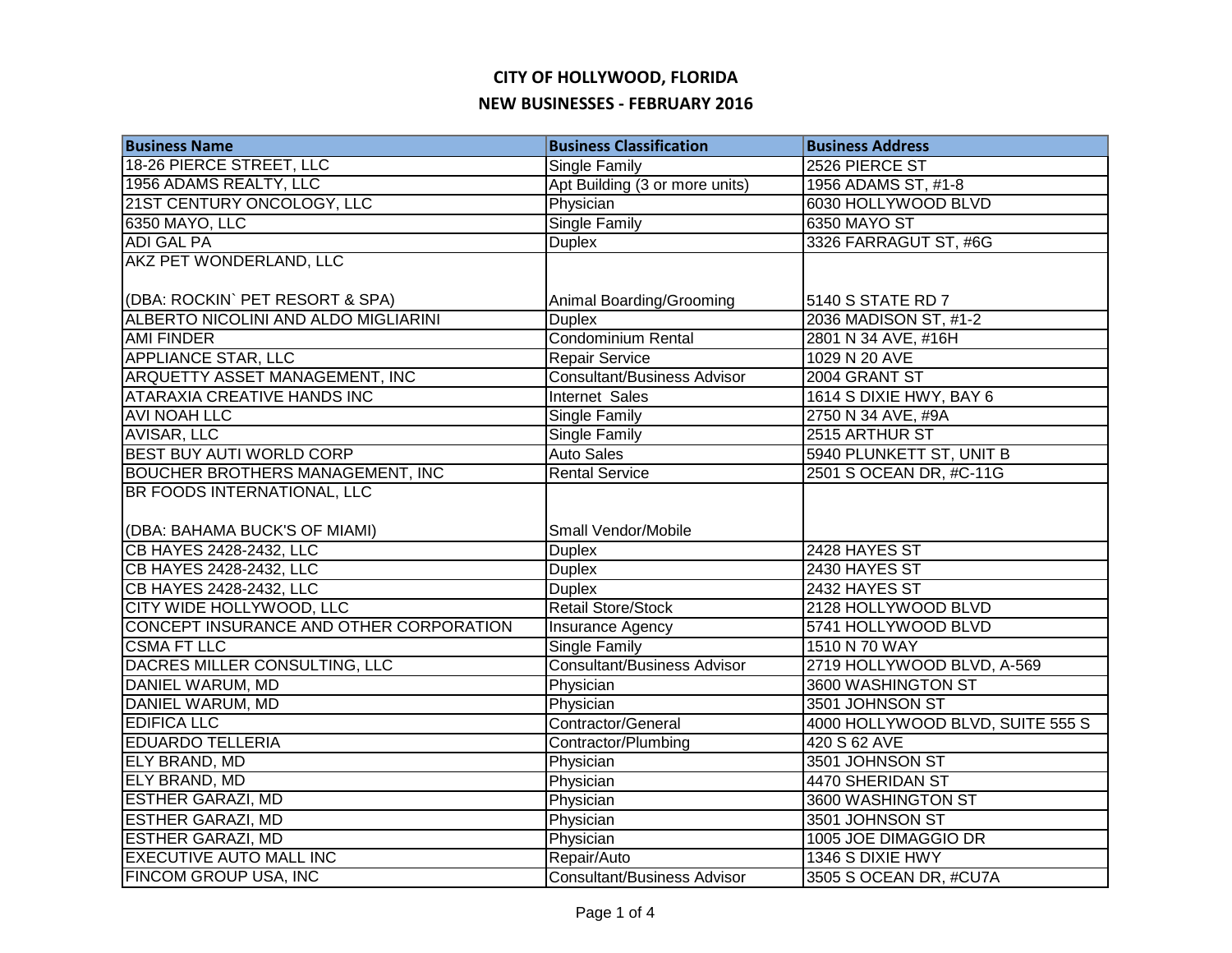| <b>Business Name</b>                        | <b>Business Classification</b>     | <b>Business Address</b>     |
|---------------------------------------------|------------------------------------|-----------------------------|
| <b>FIRST CHOICE COMFORT CARE, INC</b>       | <b>Residential Care Facilities</b> | 6200 CLEVELAND ST           |
| <b>FLORIDA ZION LAND TRUST MOSHE TRSTEE</b> | <b>Duplex</b>                      | 1931 GRANT ST, #1-2         |
| <b>FRANCIS MCCORMICK, MD</b>                | Physician                          | 3475 SHERIDAN ST, SUITE 101 |
| <b>GOLANI REALTY, INC</b>                   |                                    |                             |
|                                             |                                    |                             |
| (DBA: KINGDOM REALTY)                       | <b>Broker/Real Estate</b>          | 2035 HARDING ST, SUITE 200  |
| <b>HADI INC</b>                             |                                    |                             |
|                                             |                                    |                             |
| (DBA: TAFT ST SMOKE SHOP & VAPES)           | <b>Retail Store/Stock</b>          | 7222 TAFT ST                |
| HIGH PERFORMANCE GURU, LLC                  | <b>School/Martial Arts</b>         | 2110 LINCOLN ST             |
| HOLLYWOOD CHRYSLER PLYMOUTH, INC            |                                    |                             |
|                                             |                                    |                             |
| (DBA: HOLLYWOOD CHRYSLER JEEP)              | Auto/Paint & Body                  | 2100 N STATE ROAD 7         |
| <b>HOLLYWOOD MANAGEMENT</b>                 | Apt Building (3 or more units)     | 5842 ARTHUR ST              |
| <b>IPIFL, LLC</b>                           | Apt Building (3 or more units)     | 2000 WASHINGTON ST          |
| IR LANDSCAPE & LAWN SERVICE INC             | Lawn Maintenance                   | 531 N 67 AVE                |
| <b>JEAN ROBERT EDMA</b>                     |                                    |                             |
|                                             |                                    |                             |
| (DBA: J.V. LUXURY CLEANER)                  | <b>Delivery Service</b>            | 928 N FEDERAL HWY           |
| <b>JEANETTE BATTAGLIA</b>                   | <b>Single Family</b>               | 3350 N 57 DR                |
| <b>JEFFREY S CREVIER</b>                    | <b>Single Family</b>               | 1170 GARFIELD ST            |
| <b>JESSICA BATISTA, MD</b>                  | Physician                          | 3600 WASHINGTON ST          |
| <b>JESSICA BATISTA, MD</b>                  | Physician                          | 3501 JOHNSON ST             |
| <b>JOHN CINTRON</b>                         | <b>Duplex</b>                      | 2000 ADAMS ST, #1-3         |
| <b>JOHN D FRANKLIN</b>                      |                                    |                             |
|                                             |                                    |                             |
| (DBA: JOHNBOY DETAILING)                    | Car Wash & Detail (Mobile)         | 1929 ROOSEVELT ST, #1       |
| <b>KOSTA, LLC</b>                           | <b>Broker/Real Estate</b>          | 3505 S OCEAN DR, #CU1       |
| <b>LABUEUX APARTMENTS, LLC</b>              | Apt Building (3 or more units)     | 1317 N 19 AVE, #1-3         |
| <b>LABUEUX APARTMENTS, LLC</b>              | Apt Building (3 or more units)     | 1841 CLEVELAND ST           |
| <b>LABUEUX APARTMENTS, LLC</b>              | Apt Building (3 or more units)     | 1843 CLEVELAND ST, #1-3     |
| <b>LABUEUX APARTMENTS, LLC</b>              | Single Family                      | 1855 CLEVELAND ST           |
| LABUEUX APARTMENTS, LLC                     | Single Family                      | 1415 N 19 AVE               |
| LABUEUX APARTMENTS, LLC                     | Apt Building (3 or more units)     | 1923 ROOSEVELT ST           |
| LABUEUX APARTMENTS, LLC                     | Apt Building (3 or more units)     | 1841 TAFT ST, #1-3          |
| LABUEUX APARTMENTS, LLC                     | Apt Building (3 or more units)     | 1928 WILSON ST, #1-3        |
| LABUEUX APARTMENTS, LLC                     | Single Family                      | 1905 HARDING ST             |
| <b>LABUEUX APARTMENTS, LLC</b>              | Apt Building (3 or more units)     | 1925 HARDING ST             |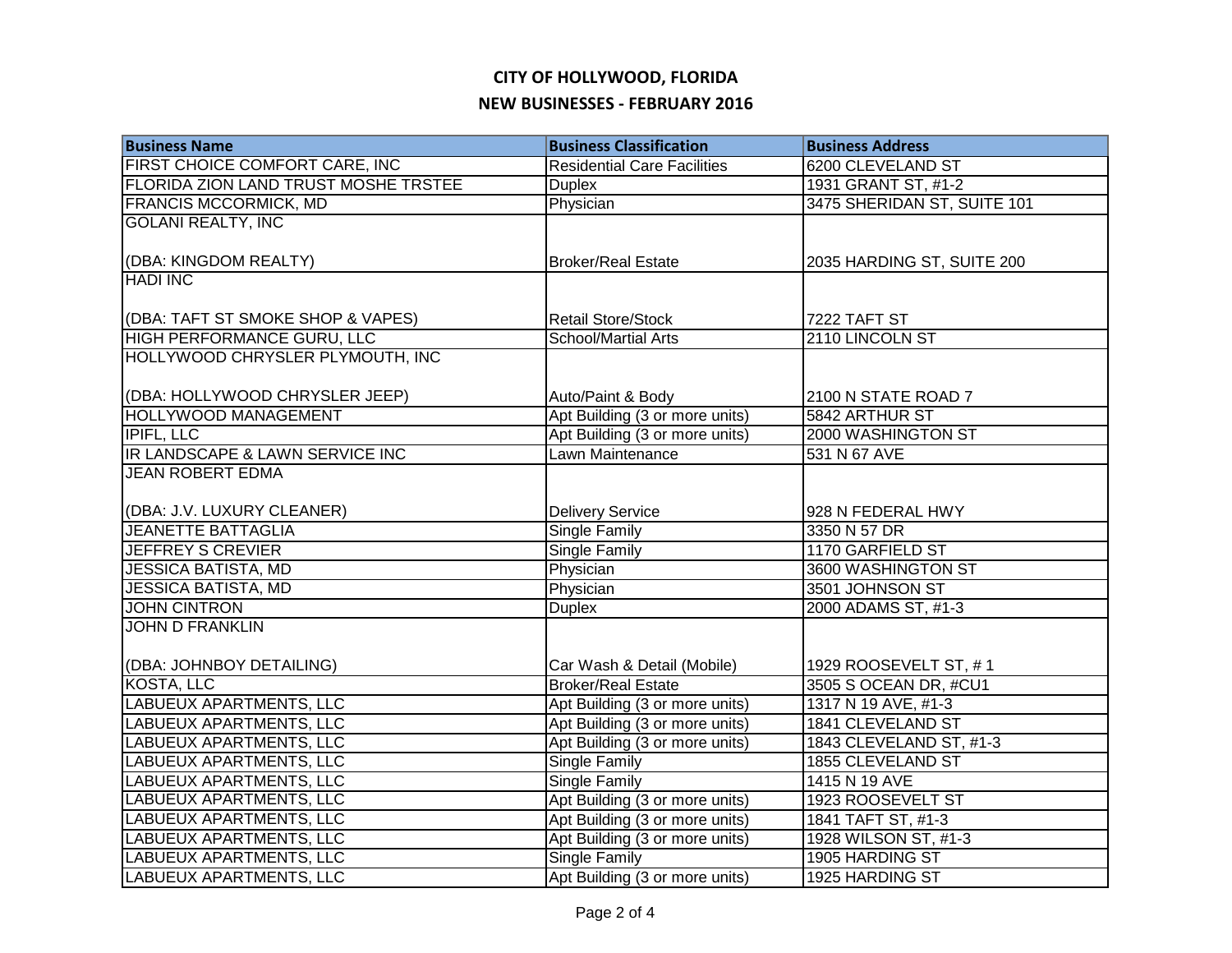| <b>Business Name</b>                       | <b>Business Classification</b> | <b>Business Address</b>        |
|--------------------------------------------|--------------------------------|--------------------------------|
| LAPTOPS REPAIR & SALE, INC                 | Repair/Office Equipment        | 5958 JOHNSON ST                |
| LAW OFFICES OF JEFFREY A. BOTELHO, P.A.    | Attorney                       | 2131 HOLLYWOOD BLVD, SUITE 308 |
| LEE H SCHILLINGER P.A.                     | Attorney                       | 5701 SHERIDAN ST               |
| <b>LILLIAN MARIGAN</b>                     | <b>Single Family</b>           | 2539 SHERMAN ST                |
| <b>LUCKY JIANG CORPORATION</b>             |                                |                                |
|                                            |                                |                                |
| (DBA: LUCKY STAR CHINESE FAST FOOD)        | Restaurant/                    | 5301 SHERIDAN ST               |
| <b>M&amp;S AUTO S LLC</b>                  | <b>Auto Sales</b>              | 5638 DEWEY ST                  |
| <b>MANGIAMELI SERVICES CORP</b>            |                                |                                |
|                                            |                                |                                |
| (DBA: TIRES PLUS REPAIR SHOP)              | Repair/Auto                    | 5639 DEWEY ST                  |
| <b>MARK SCHLANGEL, MD</b>                  | Physician                      | 3501 JOHNSON ST                |
| MARK SCHLANGEL, MD                         | Physician                      | 1005 JOE DIMAGGIO DR           |
| <b>MARTHA LUCIA NORENA</b>                 | Apt Building (3 or more units) | 921 N 17 CT                    |
| <b>MEHIR SABBAGH, LLC</b>                  | <b>Duplex</b>                  | 810 S 19 AVE, #1-2             |
| MIAMI AUTO BROKER, LLC                     | <b>Auto Sales</b>              | 400 N 29 AVE, SUITE B          |
| <b>NEVER MONDAY, LLC</b>                   | Retail Store/                  | 1940 N 30 RD, BAY # 040        |
| <b>OREN FELACH</b>                         | <b>Duplex</b>                  | 3321 FARRAGUT ST, #7E          |
| <b>PARCEL DELIVERY CENTER, LLC</b>         | <b>Delivery Service</b>        | 1817 WILEY ST                  |
| PAUL ROA, MD                               | Physician                      | 3475 SHERIDAN ST               |
| <b>PEDRO M NODAL</b>                       |                                |                                |
|                                            |                                |                                |
| (DBA: DJ PETER N)                          | DJ/Musician/Performer          | 2453 N 37 AVE                  |
| <b>QUINOA STATION &amp; SALAD BAR, LLC</b> | Retail Store/                  | 1940 N 30 RD, BAY # 026        |
| <b>RAMI DAI</b>                            | <b>Single Family</b>           | 3341 RALEIGH ST, #2D           |
| <b>RAMI DAI LLC</b>                        | <b>Single Family</b>           | 3321 RALEIGH ST, #3D           |
| <b>RELAX HUMMINGBIRD</b>                   | Retail Store/                  | 1940 N 30 RD, BAY # 214        |
| RHA2, LLC                                  | <b>Single Family</b>           | 1030 N 70 AVE                  |
| <b>RICHARD STONE</b>                       | Retail Store/                  | 1940 N 30 RD, BOOTH 117        |
| <b>ROBERT SWINGER, DVM PA</b>              |                                |                                |
|                                            |                                |                                |
| (DBA: ANIMAL EYE GUYS (AEG))               | Veterinarians                  | 230 S 28 AVE                   |
| <b>RONEN ZAGURI</b>                        | <b>Duplex</b>                  | 3321 FARRAGUT ST, #7H          |
| ROYAL PAR REALTY, INC                      | <b>Duplex</b>                  | 1905-1909 MONROE ST            |
| SHINE N SHADE, LLC                         | Retail Store/                  | 1940 N 30 RD, BAY 59 & 380     |
| <b>SMART SNACKS, LLC</b>                   | Wholesale Merchandise          | 2007 JOHNSON ST                |
| <b>SNOW BALLS</b>                          | <b>Retail Store/Stock</b>      | 1940 N 30 RD, BAY 358          |
| SOFIA M TORRES POLONCO                     | Single Family                  | 1345 HARRISON ST               |